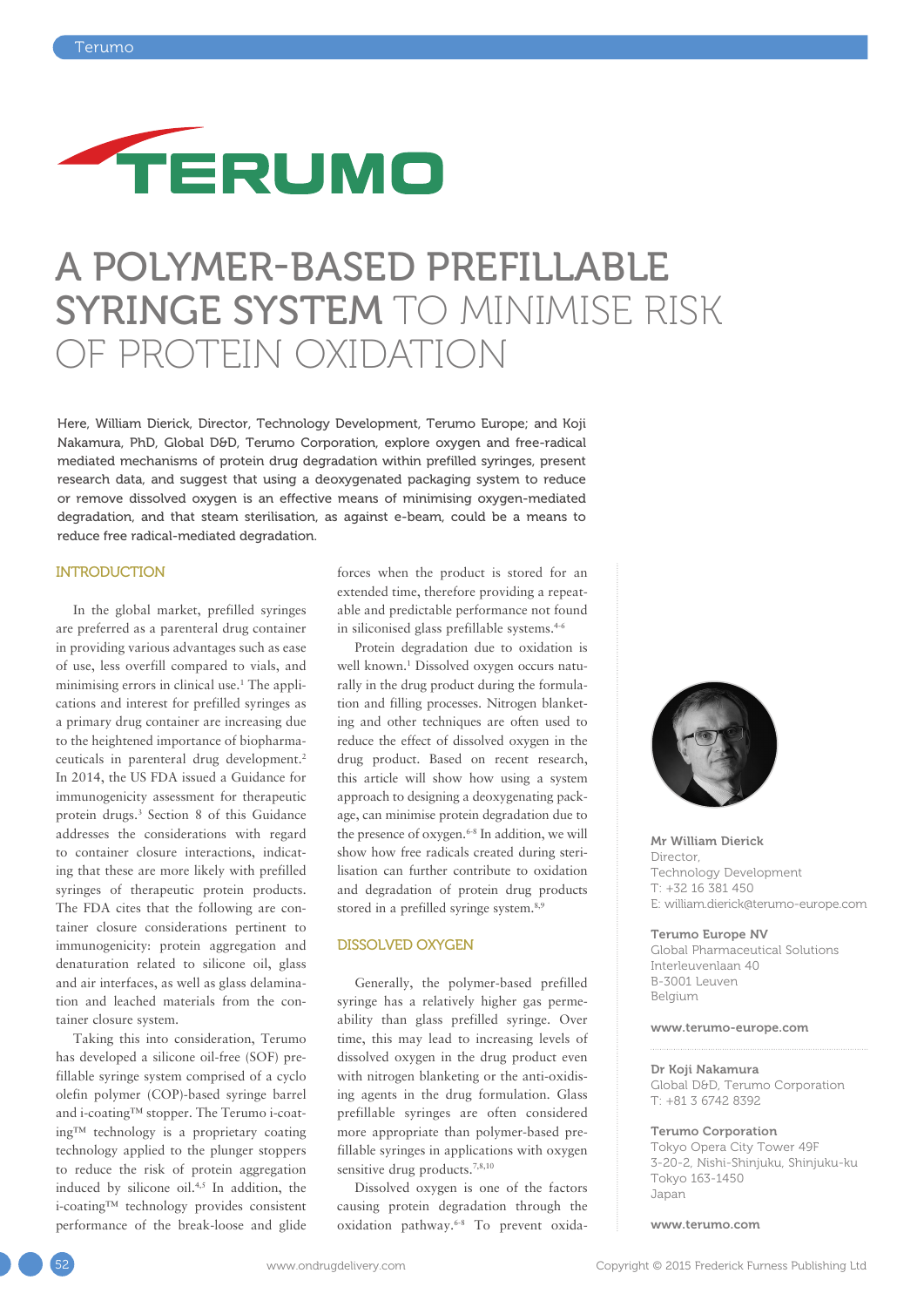

tion of a drug product, measures should be taken, such as adding certain excipients into the drug formulation to control the oxygen 8 level during manufacturing. An example of another method used is the Terumo prefilled syringe for multivitamins launched in 1999. Oxygen level (ppm)

This product is packaged into a deoxygenated packaging system composed of a low gas-permeable foil including an oxygen absorber as shown in Figure 1. Within this secondary packaging system, the oxygen level in the deoxygenated package decreased rapidly after sealing the package. Over time, the dissolved oxygen level in the solution within polymer-based prefilled syringe system also decreased.<sup>6-8</sup>

Figure 2 shows the comparative study between polymer-based prefilled syringes





Figure 2: Reduction profile of dissolved oxygen in water filled (A) polymer-based PFS and (B) glass PFS, and (C) comparison of protein stability with and without deoxygenated packaging system. Open symbol: without deoxygenated packaging system, Closed symbol: with deoxygenated packaging system. (A), (B): Dissolved oxygen is measured by OXY-4 (PreSens). The value represents the mean +/- SD (n=3). (C) Data represents the mean +/- S.D. (n=3). \*: p < 0.05, \*\*: p < 0.01, \*\*\*: p < 0.001 against data from deoxygenated packaging system.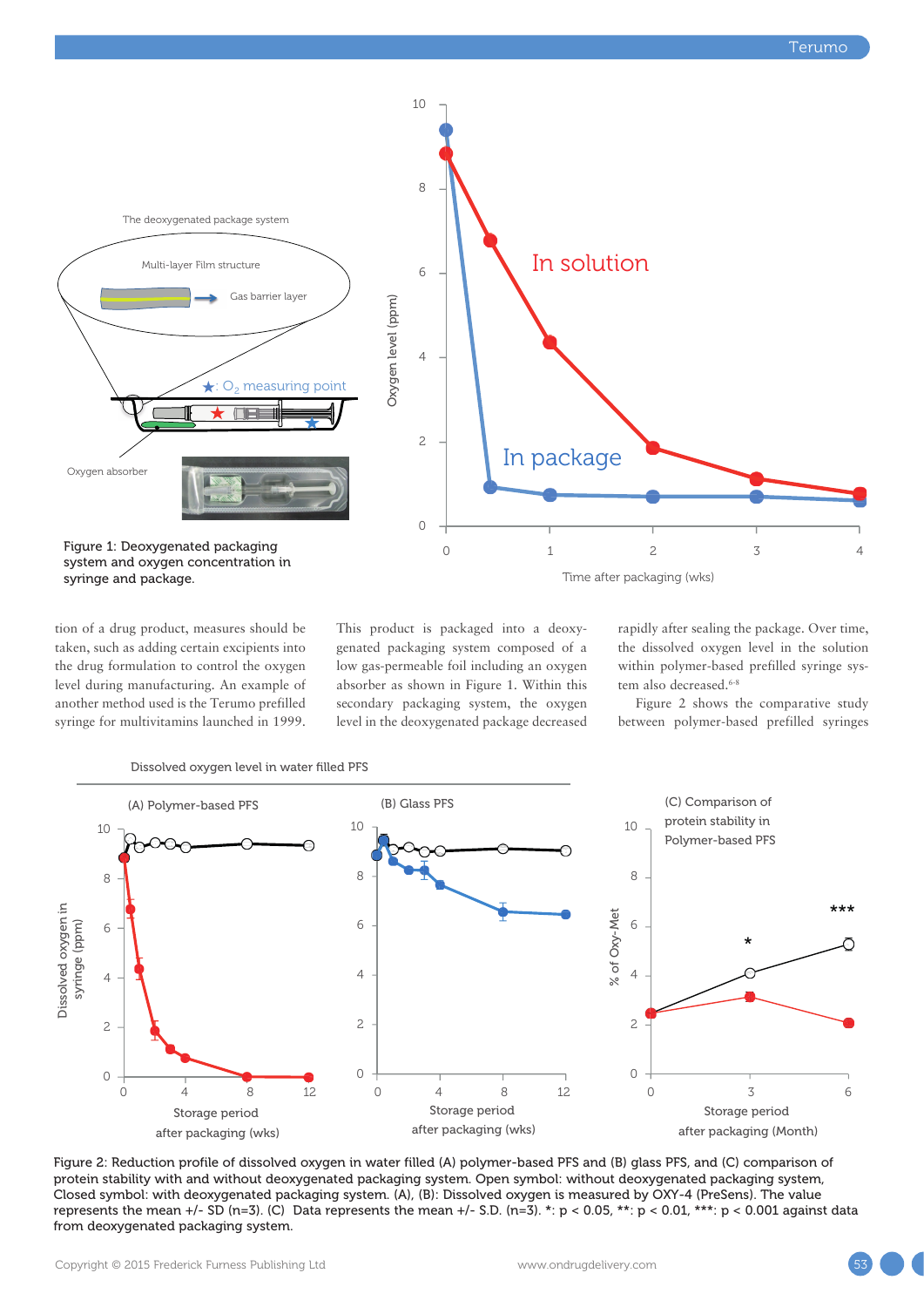#### A) Unsterilised syringes







#### C) EB-sterilised syringes at 25kGy





and glass prefillable syringes packed with or without the use of a deoxygenated packaging system. With deoxygenated packaging systems, the dissolved oxygen level within the polymer-based prefilled syringes dramatically decreased compared to the non-deoxygenated (A). This decrease in dissolved oxygen within the glass prefilled syringes, irrespective of the deoxygenated packaging system, was not observed (B). To show the effectiveness of the proposed deoxygenated packaging system, a comparative study was also conducted to demonstrate the difference in protein oxidation between polymer-based prefilled syringes packed with or without a deoxygenated packaging system (C). As a result, the protein drug without the deoxygenated packaging system revealed a significantly higher Met-Oxy ratio than the samples kept within the deoxygenated packaging system at all time points, except time zero.

"A deoxygenated packaging system for polymerbased prefilled syringes is very useful for protein drug products that are vulnerable to degradation by dissolved oxygen"

Through our research, this concept has been proven: a deoxygenated packaging system for polymer-based prefilled syringes is very useful for protein drug products that are vulnerable to degradation by dissolved oxygen.

The differences of oxygen elimination between glass- and polymer-based prefilled syringes are considered to be as a result of the difference in gas permeability characteristics. Gas permeability is extremely low for glass prefilled syringes compared to polymer-based prefilled syringes. Only polymerbased prefilled syringes can achieve oxygen control within a deoxygenated packaging system, while maintaining adequate container closure.<sup>6-8</sup>

#### RADICALS FROM STERILISATION BY IRRADIATION

Decomposition of protein drug products may result in unexpected side effects and/ or reduced effectiveness, therefore controlling and preserving the product quality is of paramount importance.3 Polymer-based prefillable syringe barrels can be sterilised by ethylene oxide gas, steam, and irradiation. It is generally understood that radicals are generated by irradiation, but so far there are few reports that show the impact of radical formation on protein stability. Sterile, single-use syringes (also called disposable syringes) are often sterilised by gamma or electron-beam (EB) sterilisation. There is minimal risk from the effect of radicals on drug stability because the drug solution taken into these syringes have a relatively short contact period within the syringe and are immediately administered to patients. However, in the case of prefilled syringe systems intended as the primary container for medicinal products, the storage period is substantially longer and generated radicals may have a greater impact on drug product quality.8-9

The amount of generated radicals can be quantitatively calculated based on the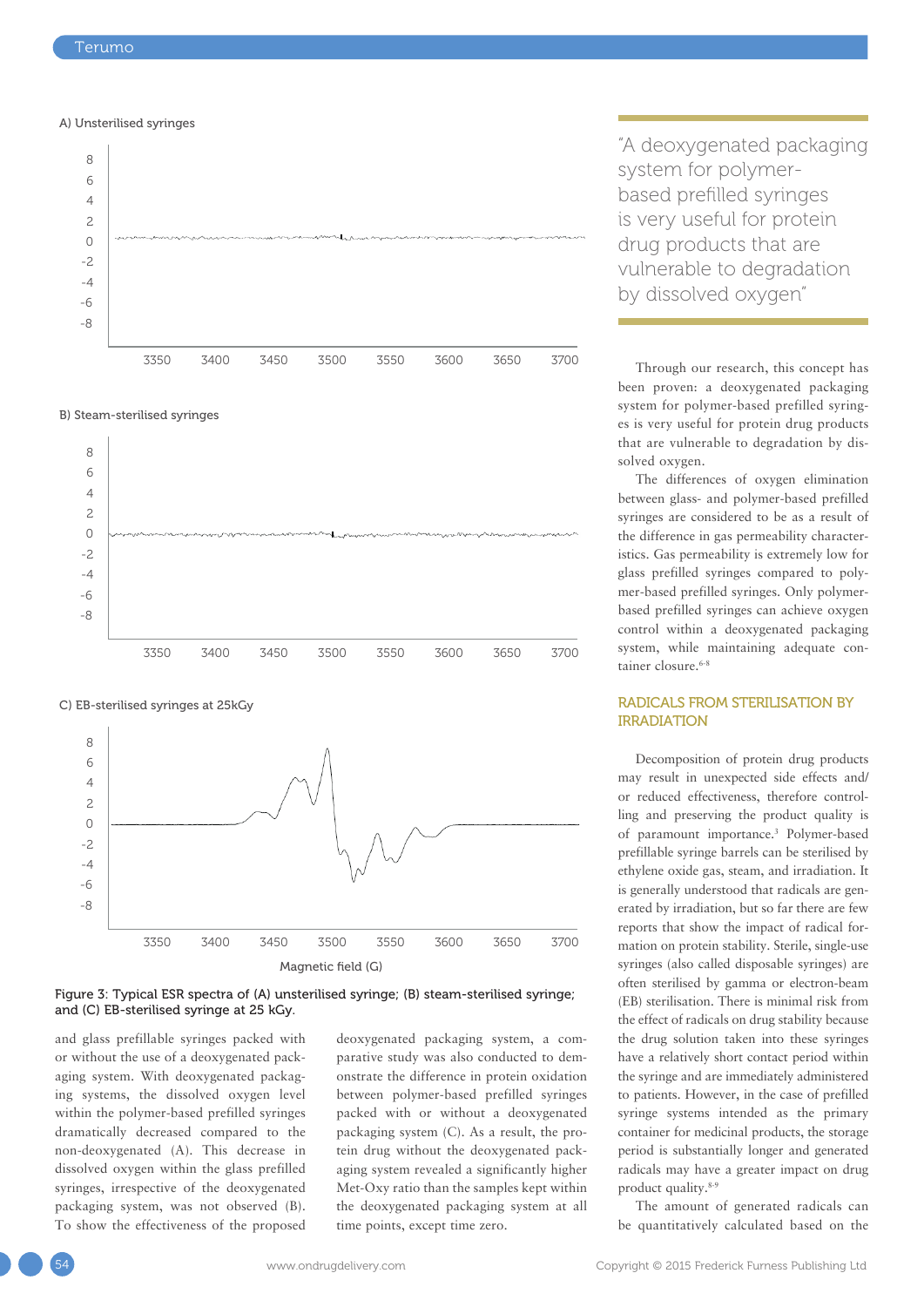results of electron spin resonance (ESR) according to the method as previously reported.11-12 Typical spectra of ESR analysis on the polymer-based prefillable syringe after the EB sterilisation at 25 kGy or steam sterilisation are shown in Figure 3. The results reveal no significant differences between ESR spectra of unsterilised (A) and steam-sterilised syringes (B). However, considerable differences in ESR spectra are observed between the steam-sterilised (B) and EB-sterilised syringes (C).

The results obtained by calculating the generated radicals based on the ESR spectra are shown in Figure 4. These findings suggest that the EB sterilisation causes radical generation in polymer-based prefilled syringes.

The effects of such radicals from EB sterilisation on protein oxidation have been investigated in experiments with erythropoietin; tests conducted at conditions of 25 °C and 65% RH. Figure 5 shows the profile of observed Oxy-Met in erythropoietin solution after filled into EB-sterilised syringes and steam-sterilised syringes. The Oxy-Met level in the steam-sterilised syringes is similar to the non-sterilised syringes whereas the EB-sterilised syringes show an enhanced yielding of Oxy-Met compared with the steam-sterilised syringes. This difference in protein stability is attributed to the presence of radicals on the polymer-based syringes.

Furthermore, material analysis by Fourier transform-infrared spectroscopy (FTIR), and electron spectroscopy for chemical analysis (ESCA), was also conducted. Alongside the ESR analysis, FTIR spectra obtained in EB-sterilised syringes differ from that of steam-sterilised syringes. FTIR spectra obtained in steam-sterilised syringes resemble that of unsterilised syringes (Figure 6).

"In the case of prefilled syringe systems intended as the primary container for medicinal products, the storage period is substantially longer and generated radicals may have a greater impact on drug product quality"



Figure 4: Residual radical amounts in unsterilised syringe, steam-sterilised syringe, and EB-sterilised syringe at 25 kGy. The data are presented as the mean  $+/-$  SD (n = 3).

Figure 7 summarises the chemical identification result based on the analysis by FTIR and ESCA. This result suggests that polymer barrel material (Cyclic Olefin Polymer, COP) is also subject to oxidation since C=O and C-O bonds are identified only from EB-sterilised



Figure 5: Difference in Oxy-Met production during the storage of erythropoietin filled into unsterilised syringe (square), steam-sterilised syringe (triangle), and EB-sterilised syringe at 25 kGy (circle) at 25°C and 65% RH. The data are represented as the mean +/- SD (n = 3).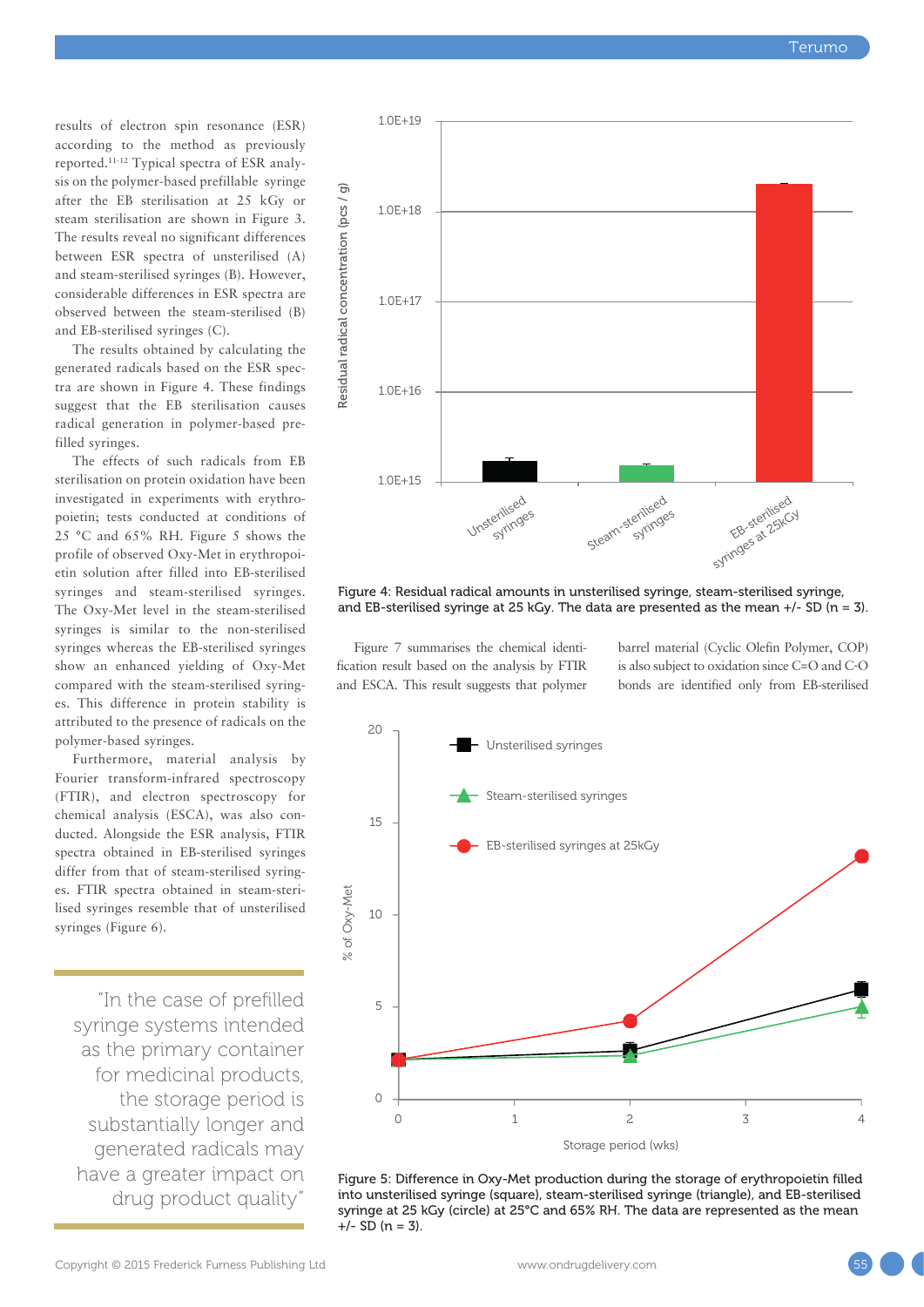



syringes. These findings suggest that steam sterilisation is the preferred sterilisation method for polymer-based prefilled syringe systems, due to lower radical generation and therefore no enhancement of protein oxidation.

#### **CONCLUSIONS**

The root cause of protein oxidation have been identified as being dissolved oxygen within the drug product and the effect from radicals generated within polymer-based prefilled syringes by EB sterilisation.

Oxidation reaction due to dissolved oxygen can be minimised by controlling the oxygen content by reduction or complete removal of the dissolved oxygen using a deoxygenated packaging system. Radical generation within polymer-based prefillable syringes due to irradiation is not well known and is presented here for discussion. This presents a very important and critical aspect compared with the control of dissolved oxygen because it was thought that any sterilisation method for prefillable syringes was acceptable and would not result in reduction of product quality.

Through our experiments and results, the main oxidation pathway of a protein has been identified as dissolved oxygen and radical generation within polymer-based prefillable syringes. This report also dem-

|                          | Identified chemical bond       |                          |
|--------------------------|--------------------------------|--------------------------|
|                          | $C=O$ bonding                  | C-O bonding              |
| Unsterilised syringe     | <b>NONE</b>                    | <b>NONE</b>              |
| Steam-sterilised syringe | <b>NONE</b>                    | <b>NONE</b>              |
| EB-sterilised syringe    | <b>IDENTIFIED (FTIR, ESCA)</b> | <b>IDENTIFIED (ESCA)</b> |

Figure 7: Summary of Chemical Identification Results Based on FTIR & ESCA analysis.

onstrates several solutions for controlling oxidation by means of applying a deoxygenated packaging system as well as utilising steam sterilisation as a method of sterilisation for polymer-based prefillable syringes.

(Note: research data in this article are on file at Terumo and are based on earlier publications from Terumo as referenced).

#### **REFERENCES**

- *1. Makwana S et al, "Prefilled syringes: An innovation in parenteral packaging". Int J Pharm, 2011, Vol 1(4), pp 200-206.*
- *2. Greystone Research Associates Report, 2015, "Plastic Prefillable Syringes".*
- *3. US FDA Guidance for Industry, "Immunogenicity Assessment for Therapeutic Protein Products". August 2014.*
- *4. Yoshino K et al, "Functional evaluation and characterization of a newly developed silicone oil-free prefillable syringe system". J Pharm Sci, 2014, Vol 103, pp 1520-1528.*
- *5. Krayukhina E et al, "Effects of syringe material and silicone oil lubrication on the stability of pharmaceutical proteins". J Pharm Sci, 2015, Vol 104, pp 527–535.*
- *6. Dierick W et al, "Using Prefilled Syringes for Biopharmaceuticals: Development & Challenges". ONdrugDelivery, 2015, Issue 55, pp 10-17.*
- *7. Amano M et al, J Pharm Sci, 2015 (in press).*
- *8. Nakamura K et al, "A strategy for the prevention of protein oxidation by drug product in polymer-based syringes". PDA J Pharm Sci Technol, 2015, Vol 69, pp 88-95.*
- *9. Nakamura K et al, "Assessment of the effects of sterilization methods of protein drug stability by elucidating decomposition mechanism and material analysis". Int J Pharm, 2015, Vol 484, pp 51-56.*
- *10) Scott PV et al, "Leakage of Oxygen from Blood and Water Samples Stored in Plastic and Glass Syringe". British Med J, 1971, Vol 3, pp 512-516.*
- *11) Feher G, "Sensitivity Considerations in Microwave Paramagnetic Resonance Absorption Techniques". Bell System Tech J, 1957, Vol 36, pp 449-484.*
- *12) Swartz HM, "Biological Applications of Electron Spin Resonance". John Wiley & Sons, 1972.*